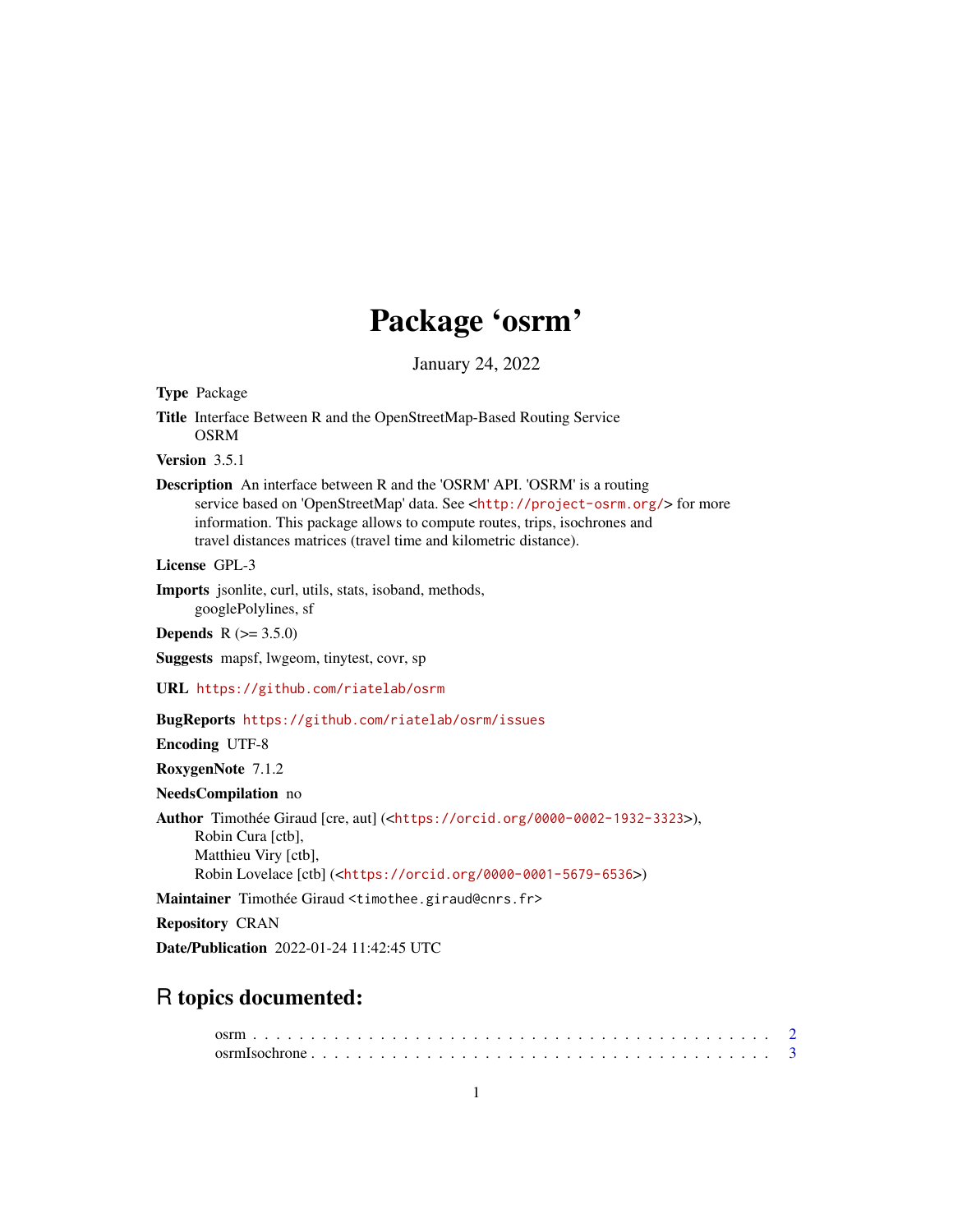<span id="page-1-0"></span>2 osrm $\sim$  0.000  $\mu$  0.000  $\mu$  0.000  $\mu$  0.000  $\mu$  0.000  $\mu$  0.000  $\mu$  0.000  $\mu$  0.000  $\mu$  0.000  $\mu$  0.000  $\mu$  0.000  $\mu$  0.000  $\mu$  0.000  $\mu$  0.000  $\mu$  0.000  $\mu$  0.000  $\mu$  0.000  $\mu$  0.000  $\mu$  0.000  $\mu$  0

| Index |  |  |  |  |  |  |  |  |  |  |  |  |  |  |  |  |  |  | $-12$ |  |
|-------|--|--|--|--|--|--|--|--|--|--|--|--|--|--|--|--|--|--|-------|--|

| osrm |     |  |  | Shortest Paths and Travel Time from OpenStreetMap via an OSRM |  |  |
|------|-----|--|--|---------------------------------------------------------------|--|--|
|      | API |  |  |                                                               |  |  |

#### Description

An interface between R and the OSRM API.

OSRM is a routing service based on OpenStreetMap data. See <http://project-osrm.org/> for more information. This package allows to compute routes, trips, isochrones and travel distances matrices (travel time and kilometric distance).

- [osrmTable](#page-6-1) Get travel time matrices between points.
- [osrmRoute](#page-4-1) Get the shortest path between two points.
- [osrmTrip](#page-8-1) Get the travel geometry between multiple unordered points.
- [osrmIsochrone](#page-2-1) Get polygons of isochrones.

#### Note

This package relies on the usage of a running OSRM service (tested with version 5.26.0 of the OSRM API).

To set the OSRM server, change the osrm.server option: options(osrm.server = "http://address.of.the.server/")

To set the profile, use the osrm.profile option: options(osrm.profile = "name.of.the.profile") The "car" profile is set by default. Other possible profiles are "foot" and "bike".

A typical setup, corresponding to the Docker example, would be: options(osrm.server = "http://0.0.0.0:5000/",osrm.profile = "car")

The package ships a sample dataset of 100 random pharmacies in Berlin (© OpenStreetMap contributors - <https://www.openstreetmap.org/copyright/en>). The sf dataset uses the projection WGS 84 / UTM zone 34N (EPSG:32634). The csv dataset uses WGS 84 (EPSG:4326).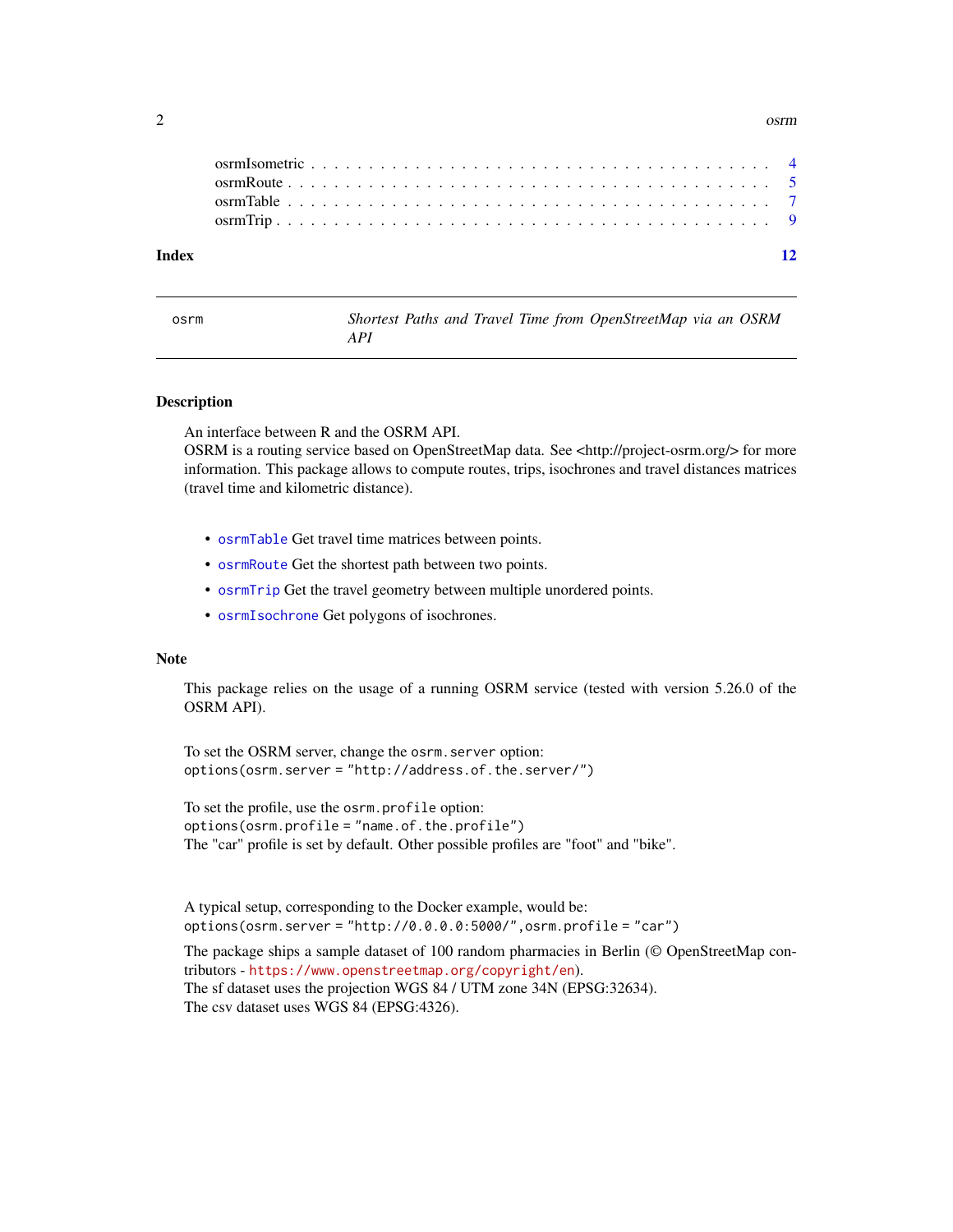<span id="page-2-1"></span><span id="page-2-0"></span>

#### Description

Based on [osrmTable](#page-6-1), this function buids polygons of isochrones.

#### Usage

```
osrmIsochrone(
  loc,
 breaks = seq(from = 0, to = 60, length.out = 7),
  exclude = NULL,
  res = 30,
  returnclass = "sf",
 osrm.server = getOption("osrm.server"),
  osrm.profile = getOption("osrm.profile")
\mathcal{L}
```
#### Arguments

| 1 <sub>oc</sub> | a numeric vector of longitude and latitude (WGS84), an sf object of the origine<br>point.                                                                  |
|-----------------|------------------------------------------------------------------------------------------------------------------------------------------------------------|
| breaks          | a numeric vector of isochrone values (in minutes).                                                                                                         |
| exclude         | pass an optional "exclude" request option to the OSRM API.                                                                                                 |
| res             | number of points used to compute isochrones, one side of the square grid, the<br>total number of points will be res*res.                                   |
| returnclass     | class of the returned polygons.                                                                                                                            |
| osrm.server     | the base URL of the routing server. getOption("osrm.server") by default.                                                                                   |
| osrm.profile    | the routing profile to use, e.g. "car", "bike" or "foot" (when using the rout-<br>ing.openstreetmap.de test server). getOption("osrm.profile") by default. |

#### Value

An sf MULTIPOLYGON of isochrones is returned. The data frame of the output contains four fields: id (id of each polygon), min and max (minimum and maximum breaks of the polygon), center (central values of classes).

#### See Also

[osrmTable](#page-6-1)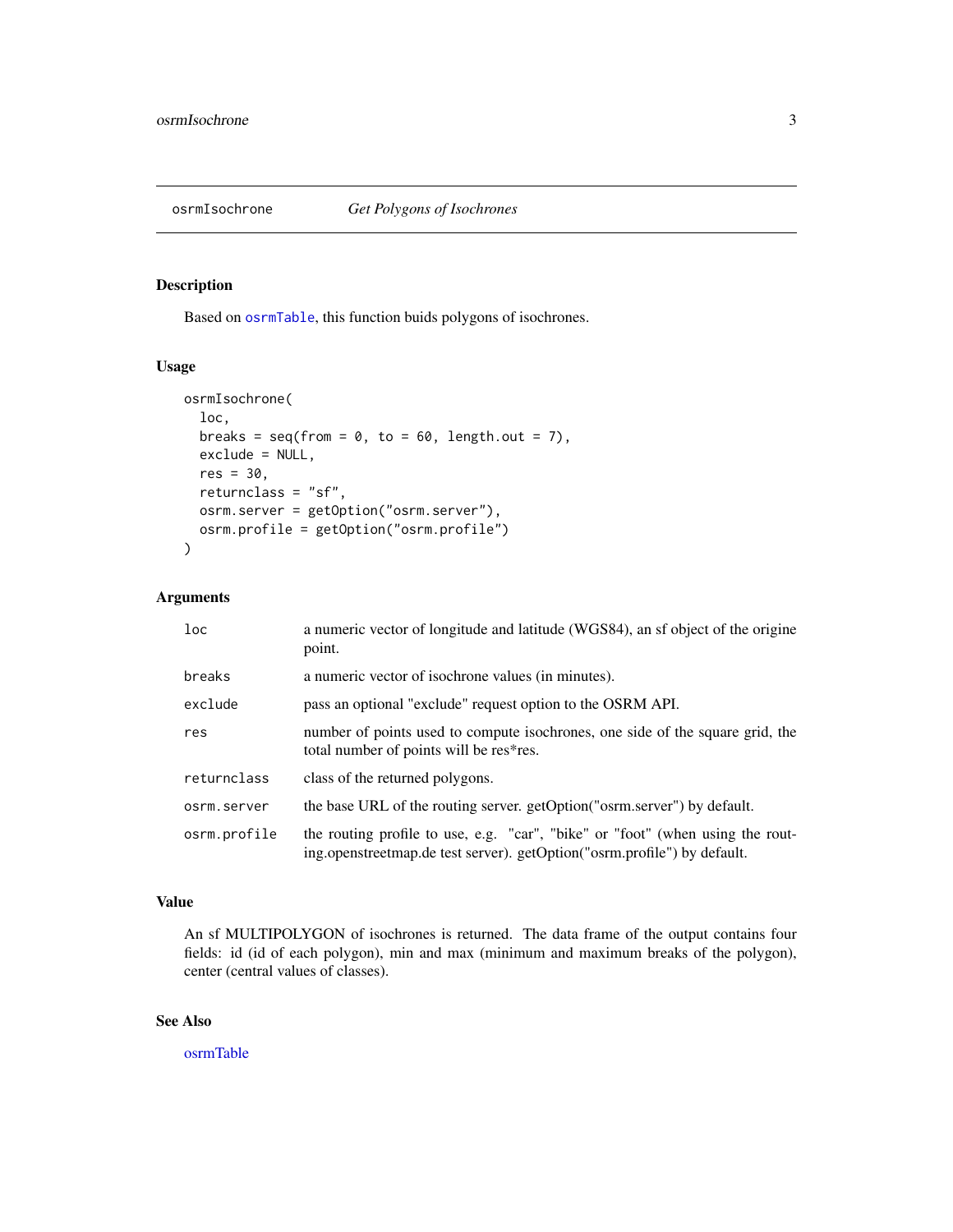#### Examples

```
## Not run:
# Load data
library(sf)
apotheke.sf <- st_read(system.file("gpkg/apotheke.gpkg", package = "osrm"),
                       quiet = TRUE)
# Get isochones with lon/lat coordinates
iso \leq osrmIsochrone(loc = c(13.43,52.47), breaks = seq(0,14,2),
                     returnclass="sf")
plot(st_geometry(iso), col = c('grey80','grey60','grey50',
                               'grey40','grey30','grey20'))
# Map
if(require("mapsf")){
  breaks <- sort(c(unique(iso$min), max(iso$max)))
  mapsf::mf_map(x = iso, var = "center", type = "choro",breaks = breaks, pal = "Greens",border = NA, leg_pos = "topleft",
                leg_frame = TRUE, leg_title = "Isochrones\n(min)")
}
# Get isochones with an sf POINT
iso2 <- osrmIsochrone(loc = apotheke.sf[10,], returnclass="sf",
                      breaks = seq(from = 0, to = 16, by = 2)# Map
if(require("mapsf")){
  breaks2 <- sort(c(unique(iso2$min), max(iso2$max)))
  mapsf::mf_map(x = iso2, var = "center", type = "choro",
                breaks = breaks2, pal = "Blues",
                border = NA, leg_{pos} = "topleft", leg_{val\_rnd} = 0,
                leg_frame = TRUE, leg_title = "Isochrones\n(min)")
}
## End(Not run)
```
osrmIsometric *Get Polygons of Isodistances*

#### Description

Based on [osrmTable](#page-6-1), this function buids polygons of isometric road distances.

#### Usage

```
osrmIsometric(
  loc,
 breaks = seq(from = 0, to = 10000, length.out = 4),
 exclude = NULL,
  res = 30,
  returnclass = "sf",
```
<span id="page-3-0"></span>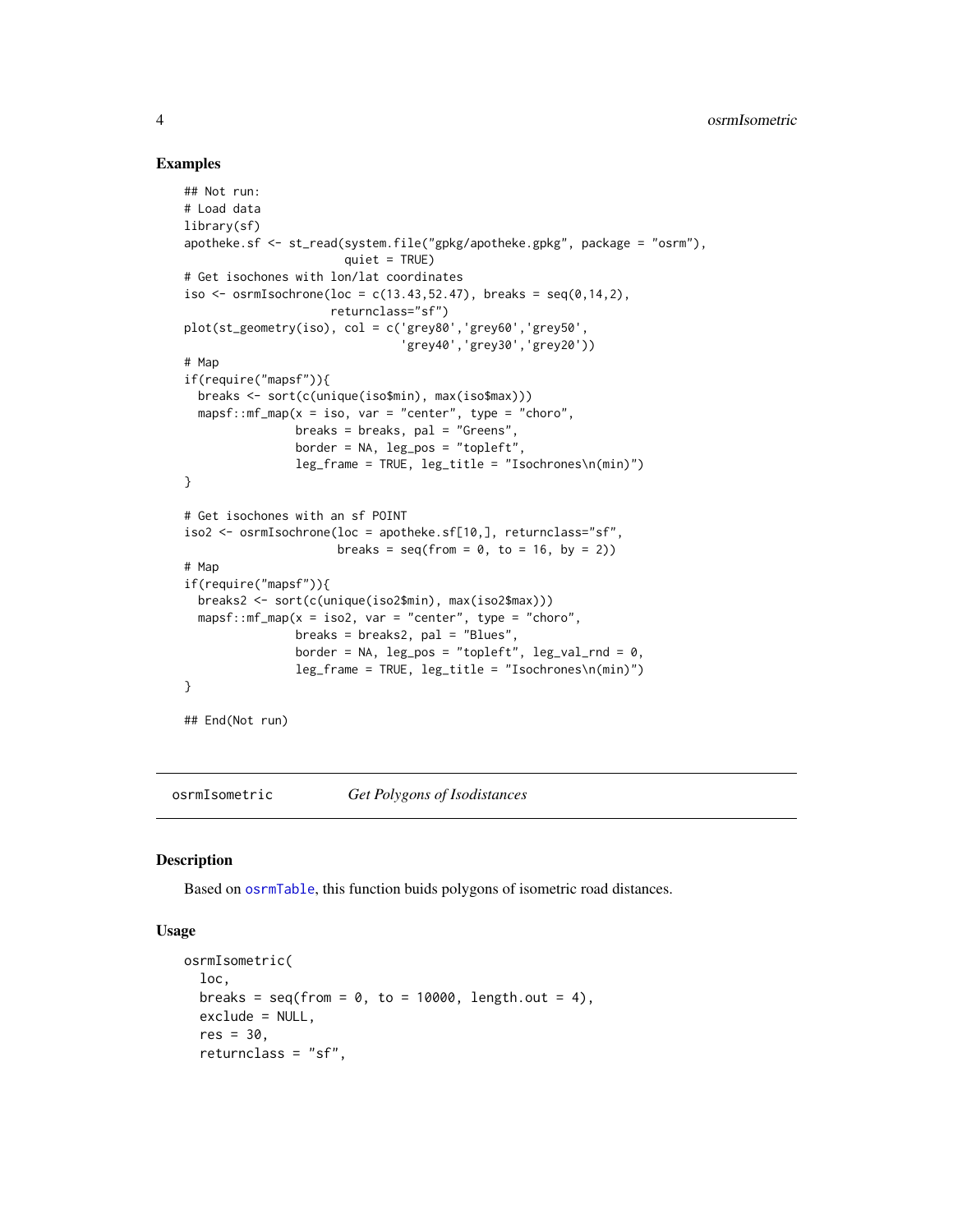#### <span id="page-4-0"></span>osrmRoute 5

```
osrm.server = getOption("osrm.server"),
 osrm.profile = getOption("osrm.profile")
\lambda
```
#### Arguments

| loc          | a numeric vector of longitude and latitude (WGS84), an sf object of the origine<br>point.                                                                  |
|--------------|------------------------------------------------------------------------------------------------------------------------------------------------------------|
| breaks       | a numeric vector of isometric values (in meters).                                                                                                          |
| exclude      | pass an optional "exclude" request option to the OSRM API.                                                                                                 |
| res          | number of points used to compute isochrones, one side of the square grid, the<br>total number of points will be res*res.                                   |
| returnclass  | class of the returned polygons.                                                                                                                            |
| osrm.server  | the base URL of the routing server. getOption("osrm.server") by default.                                                                                   |
| osrm.profile | the routing profile to use, e.g. "car", "bike" or "foot" (when using the rout-<br>ing.openstreetmap.de test server). getOption("osrm.profile") by default. |

#### Value

An sf MULTIPOLYGON of isochrones is returned. The data frame of the output contains four fields: id (id of each polygon), min and max (minimum and maximum breaks of the polygon), center (central values of classes).

#### See Also

[osrmTable](#page-6-1)

#### Examples

```
## Not run:
library(sf)
# Get isochones with lon/lat coordinates
iso <- osrmIsometric(loc = c(13.43,52.47), breaks = c(0,100,200, 500, 1000),
                     returnclass="sf")
plot(st_geometry(iso))
## End(Not run)
```
<span id="page-4-1"></span>osrmRoute *Get the Shortest Path Between Two Points*

#### Description

Build and send an OSRM API query to get the travel geometry between two points. This function interfaces the *route* OSRM service.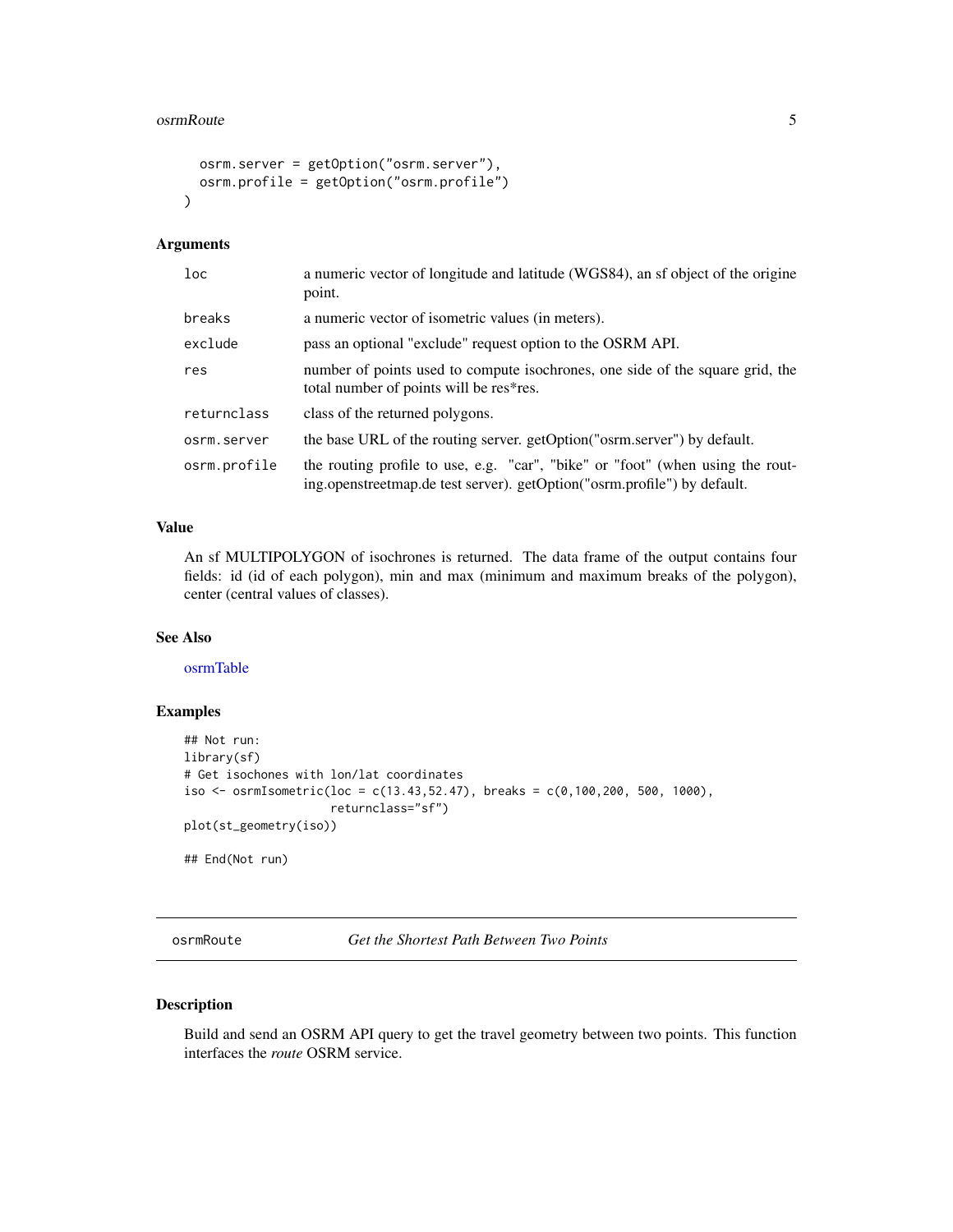#### Usage

```
osrmRoute(
  src,
  dst,
  loc,
  overview = "simplified",
  exclude = NULL,
  returnclass,
  osrm.server = getOption("osrm.server"),
 osrm.profile = getOption("osrm.profile")
\mathcal{E}
```
#### Arguments

| src          | a vector of identifier, longitude and latitude (WGS84), a vector of longitude and<br>latitude (WGS84) or an sf object of the origine point.                                    |
|--------------|--------------------------------------------------------------------------------------------------------------------------------------------------------------------------------|
| dst          | a vector of identifier, longitude and latitude (WGS84), a vector of longitude and<br>latitude (WGS84) or an sf object of the destination point.                                |
| $1$ oc       | a data.frame of identifier, longitude and latitude (WGS84) or an sf object of via<br>points. The first row is the origine, the last row is the destination.                    |
| overview     | "full", "simplified" or FALSE. Use "full" to return the detailed geometry, use<br>"simplified" to return a simplified geometry, use FALSE to return only time and<br>distance. |
| exclude      | pass an optional "exclude" request option to the OSRM API.                                                                                                                     |
| returnclass  | if returnclass="sf" an sf LINESTRING is returned. If returnclass is not set a<br>data frame of coordinates is returned.                                                        |
| osrm.server  | the base URL of the routing server. getOption("osrm.server") by default.                                                                                                       |
| osrm.profile | the routing profile to use, e.g. "car", "bike" or "foot" (when using the rout-<br>ing.openstreetmap.de test server). getOption("osrm.profile") by default.                     |

#### Value

If returnclass is not set, a data frame is returned. It contains the longitudes and latitudes of the travel path between the two points.

If returnclass is set to "sf", an sf LINESTRING is returned.

The sf LINESTRING contains 4 fields: identifiers of origine and destination, travel time in minutes and travel distance in kilometers.

If overview is FALSE, a named numeric vector is returned. It contains travel time (in minutes) and travel distance (in kilometers).

#### Examples

```
## Not run:
library(sf)
apotheke.df <- read.csv(system.file("csv/apotheke.csv", package = "osrm"))
apotheke.sf <- st_read(system.file("gpkg/apotheke.gpkg", package = "osrm"),
```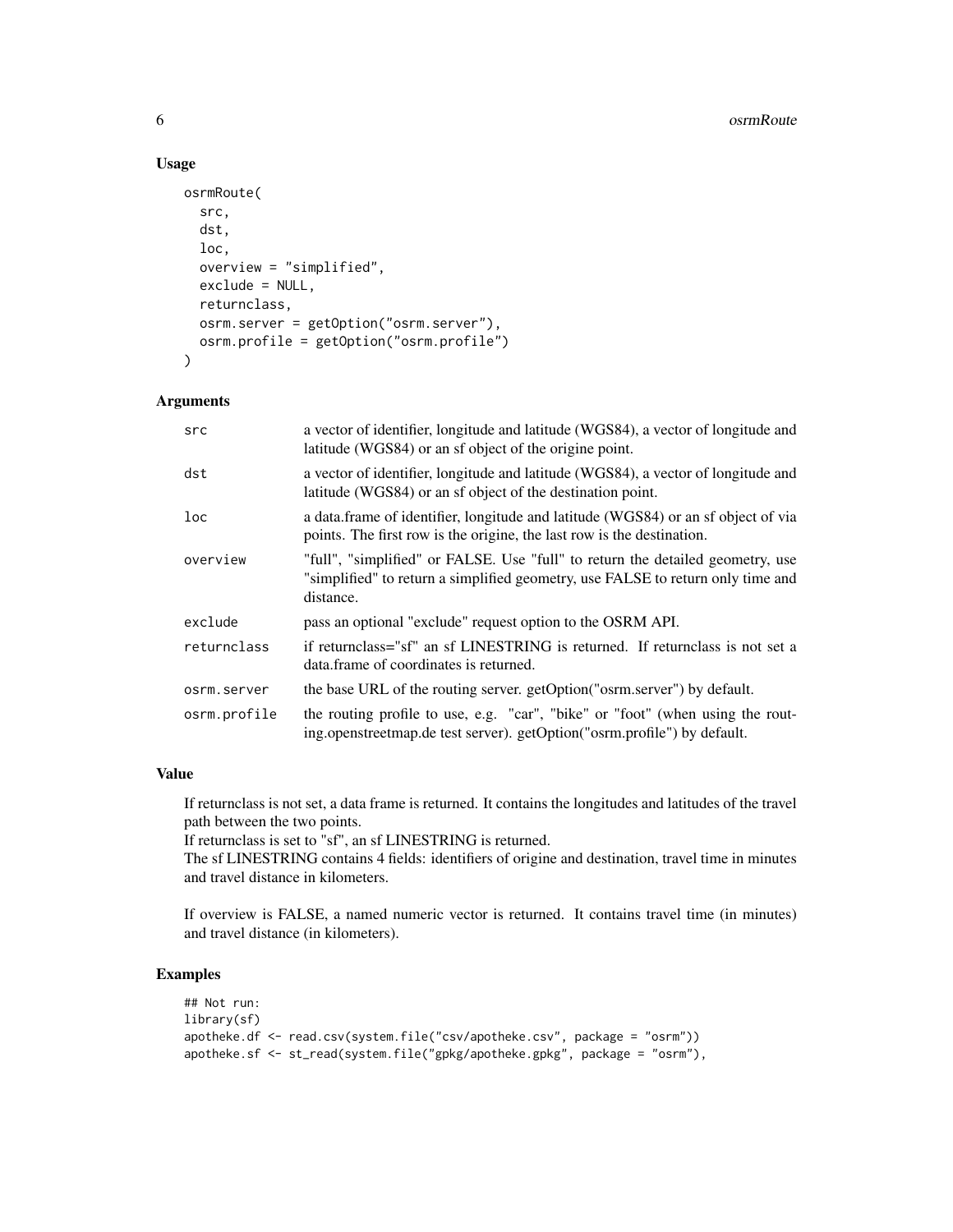#### <span id="page-6-0"></span>osrmTable 7 and 7 and 7 and 7 and 7 and 7 and 7 and 7 and 7 and 7 and 7 and 7 and 7 and 7 and 7 and 7 and 7 and 7 and 7 and 7 and 7 and 7 and 7 and 7 and 7 and 7 and 7 and 7 and 7 and 7 and 7 and 7 and 7 and 7 and 7 and 7

```
quiet = TRUE)
# Travel path between points
route1 \leq osrmRoute(src = apotheke.sf[1, ], dst = apotheke.df[16, ],
                    returnclass="sf")
# Display paths
plot(st_geometry(route1))
plot(st\_geometry(apoth eke.sf[c(1,16),]), col = "red", pch = 20, add = TRUE)# Return only duration and distance
route3 <- osrmRoute(src = apotheke.sf[1, ], dst = apotheke.df[16, ],
                    overview = FALSE)
route3
# Using only coordinates
route4 <- osrmRoute(src = c(13.412, 52.502),
                     dst = c(13.454, 52.592),
                     returnclass = "sf")
plot(st_geometry(route4))
# Using via points
pts <- structure(
list(x = c(13.32500, 13.30688, 13.30519, 13.31025,
            13.4721, 13.56651, 13.55303, 13.37263, 13.50919, 13.5682),
     y = c(52.40566, 52.44491, 52.52084, 52.59318, 52.61063, 52.55317,
            52.50186, 52.49468, 52.46441, 52.39669)),
class = "data.frame", row.names = c(NA, -10L))
route5 \leq osrmRoute(loc = pts, returnclass = "sf")
plot(st\_geometry(root5), col = "red", lwd = 2)points(pts, pch = 20, cex = 2)# Using a different routing server
u <- "https://routing.openstreetmap.de/routed-foot/"
route5 <- osrmRoute(apotheke.sf[1, ], apotheke.df[16, ], returnclass="sf",
                    osrm.server = u)
# Using an open routing service with support for multiple modes
# see https://github.com/riatelab/osrm/issues/67
u <- "https://routing.openstreetmap.de/"
options(osrm.server = u)
route6 <- osrmRoute(apotheke.sf[1, ], apotheke.df[16, ], returnclass="sf",
                    osrm.profile = "bike")
route7 <- osrmRoute(apotheke.sf[1, ], apotheke.df[16, ], returnclass="sf",
                    osrm.profile = "car")
plot(st_geometry(route5), col = "green")
plot(st_geometry(route6), add = TRUE) # note the cycle route has fewer turns
plot(st_geometry(route7), col = "red", add = TRUE) # car route, indirect = good!
## End(Not run)
```
<span id="page-6-1"></span>osrmTable *Get Travel Time Matrices Between Points*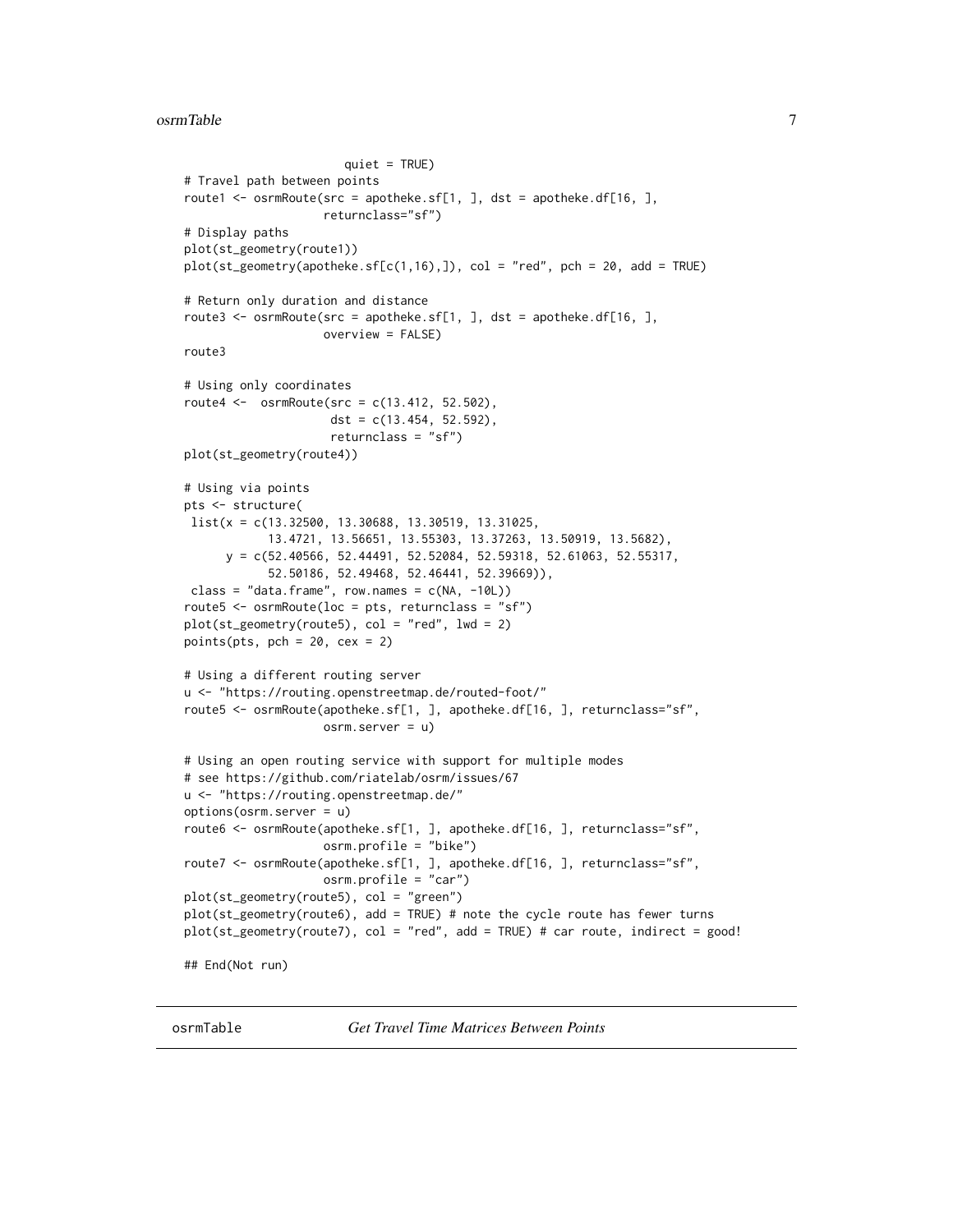#### Description

Build and send OSRM API queries to get travel time matrices between points. This function interfaces the *table* OSRM service.

#### Usage

```
osrmTable(
  loc,
  src = NULL,dst = NULL,exclude = NULL,
  gepaf = FALSE,measure = "duration",
 osrm.server = getOption("osrm.server"),
  osrm.profile = getOption("osrm.profile")
\lambda
```
#### Arguments

| loc          | a data frame containing 3 fields: points identifiers, longitudes and latitudes<br>(WGS84). It can also be an sf object. If so, row names are used as identifiers. If<br>loc parameter is used, all pair-wise distances are computed.           |
|--------------|------------------------------------------------------------------------------------------------------------------------------------------------------------------------------------------------------------------------------------------------|
| src          | a data frame containing origin points identifiers, longitudes and latitudes (WGS84).<br>It can also be an sf object. If so, row names are used as identifiers. If dst and src<br>parameters are used, only pairs between scr/dst are computed. |
| dst          | a data frame containing destination points identifiers, longitudes and latitudes<br>(WGS84). It can also be an sf object. If so, row names are used as identifiers.                                                                            |
| exclude      | pass an optional "exclude" request option to the OSRM API.                                                                                                                                                                                     |
| gepaf        | a boolean indicating if coordinates are sent encoded with the google encoded<br>algorithm format (TRUE) or not (FALSE). Must be FALSE if using the public<br><b>OSRM API.</b>                                                                  |
| measure      | a character indicating what measures are calculated. It can be "duration" (in<br>minutes), "distance" (meters), or both c('duration', 'distance'). The demo server<br>only allows "duration".                                                  |
| osrm.server  | the base URL of the routing server. getOption("osrm.server") by default.                                                                                                                                                                       |
| osrm.profile | the routing profile to use, e.g. "car", "bike" or "foot" (when using the rout-<br>ing.openstreetmap.de test server). getOption("osrm.profile") by default.                                                                                     |
|              |                                                                                                                                                                                                                                                |

#### Details

If loc, src or dst are data frames we assume that the 3 first columns of the data.frame are: identifiers, longitudes and latitudes.

#### Value

A list containing 3 data frames is returned. durations is the matrix of travel times (in minutes), sources and destinations are the coordinates of the origin and destination points actually used to compute the travel times (WGS84).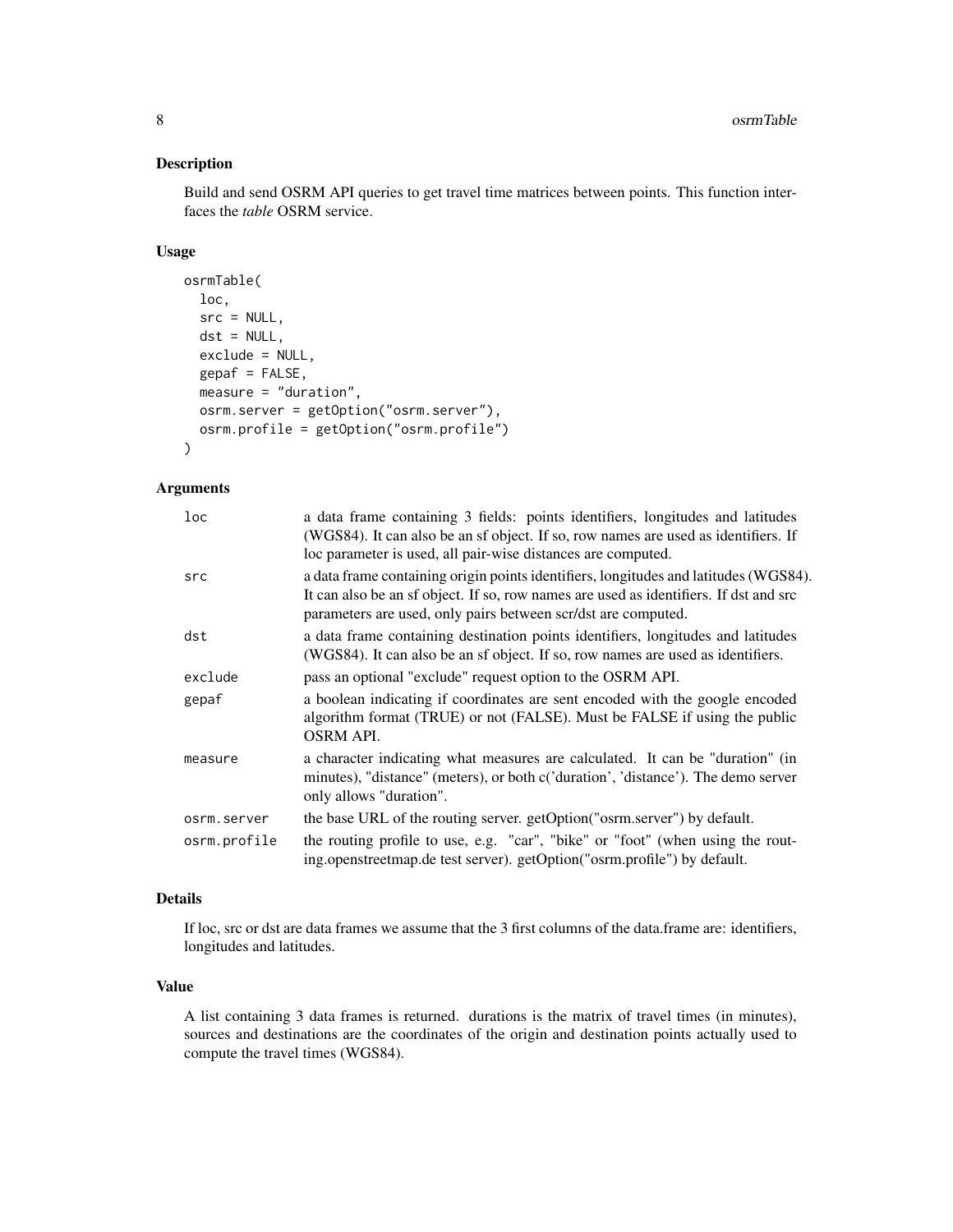#### <span id="page-8-0"></span>osrmTrip 9

#### Note

If you want to get a large number of distances make sure to set the "max-table-size" argument (Max. locations supported in table) of the OSRM server accordingly.

#### See Also

[osrmIsochrone](#page-2-1)

#### Examples

```
## Not run:
# Inputs are data frames
apotheke.df <- read.csv(system.file("csv/apotheke.csv", package = "osrm"))
# Travel time matrix
distA <- osrmTable(loc = apotheke.df[1:50, c("id","lon","lat")])
# First 5 rows and columns
distA$durations[1:5,1:5]
# Travel time matrix with different sets of origins and destinations
distA2 <- osrmTable(src = apotheke.df[1:10,c("id","lon","lat")],
                    dst = apotheke.df[11:20,c("id","lon","lat")])
# First 5 rows and columns
distA2$durations[1:5,1:5]
# Inputs are sf points
library(sf)
apotheke.sf <- st_read(system.file("gpkg/apotheke.gpkg", package = "osrm"),
                       quiet = TRUE)
distA3 <- osrmTable(loc = apotheke.sf[1:10,])
# First 5 rows and columns
distA3$durations[1:5,1:5]
# Travel time matrix with different sets of origins and destinations
distA4 \leq osrmTable(src = apotheke.sf[1:10,], dst = apotheke.sf[11:20,])
# First 5 rows and columns
distA4$durations[1:5,1:5]
```
## End(Not run)

<span id="page-8-1"></span>osrmTrip *Get the Travel Geometry Between Multiple Unordered Points*

#### Description

Build and send an OSRM API query to get the shortest travel geometry between multiple points. This function interfaces the *trip* OSRM service.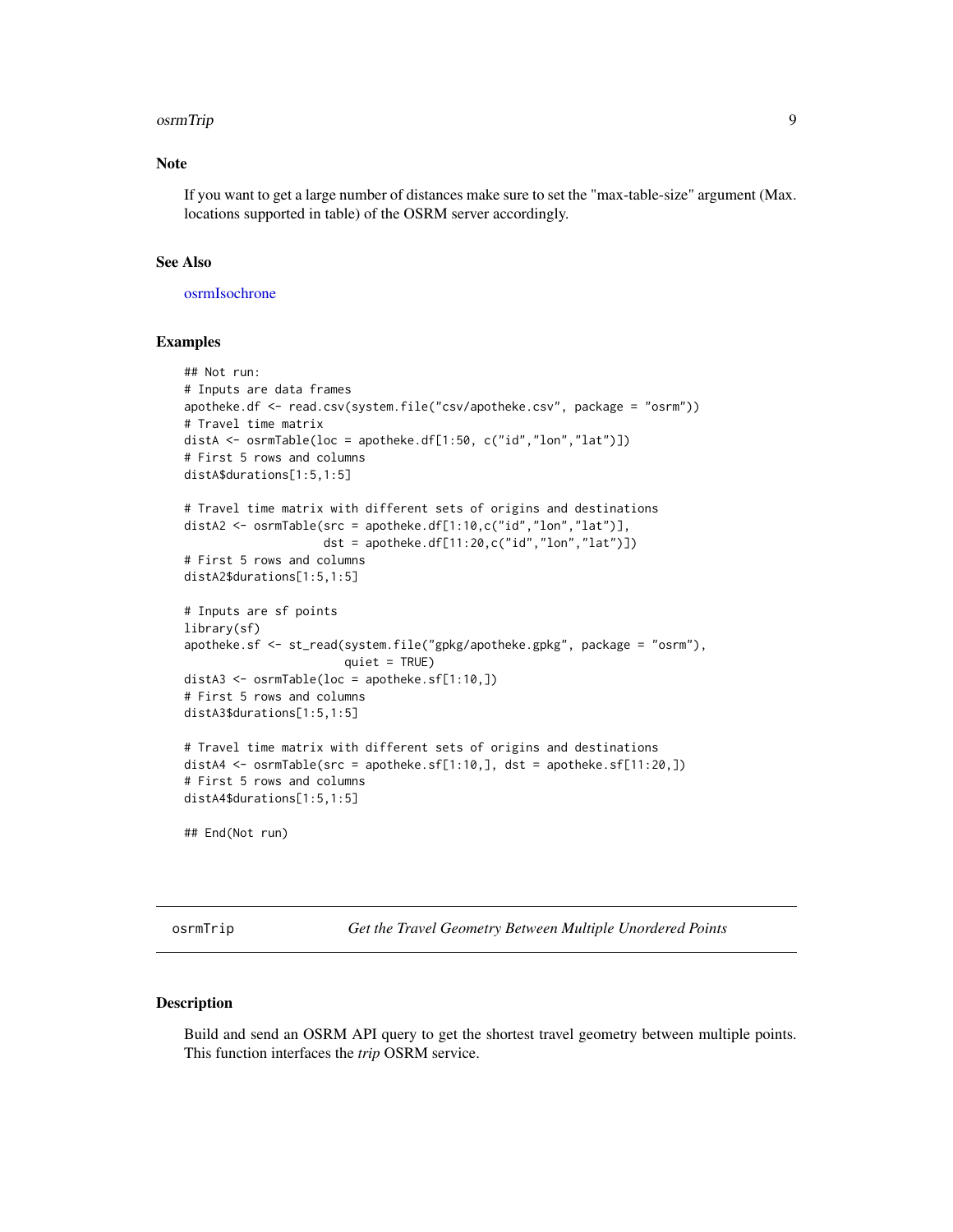#### Usage

```
osrmTrip(
  loc,
  exclude = NULL,
  overview = "simplified",
  returnclass = "sf",
 osrm.server = getOption("osrm.server"),
  osrm.profile = getOption("osrm.profile")
)
```
#### Arguments

| $1$ oc       | an sf object of the waypoints, or a data frame with points as rows and 3 columns:<br>identifier, longitudes and latitudes (WGS84 decimal degrees).         |
|--------------|------------------------------------------------------------------------------------------------------------------------------------------------------------|
| exclude      | pass an optional "exclude" request option to the OSRM API.                                                                                                 |
| overview     | "full", "simplified". Add geometry either full (detailed) or simplified according<br>to highest zoom level it could be display on.                         |
| returnclass  | if returnclass="sf" an sf LINESTRING is returned.                                                                                                          |
| osrm.server  | the base URL of the routing server. getOption("osrm.server") by default.                                                                                   |
| osrm.profile | the routing profile to use, e.g. "car", "bike" or "foot" (when using the rout-<br>ing.openstreetmap.de test server). getOption("osrm.profile") by default. |

#### Details

As stated in the OSRM API, if input coordinates can not be joined by a single trip (e.g. the coordinates are on several disconnecte islands) multiple trips for each connected component are returned.

#### Value

A list of connected components. Each component contains:

trip An sf LINESTRING (loc's CRS if there is one, WGS84 if not) containing a line for each step of the trip.

summary A list with 2 components: duration (in minutes) and distance (in kilometers).

#### See Also

[osrmRoute](#page-4-1)

#### Examples

```
## Not run:
library(sf)
apotheke.sf <- st_read(system.file("gpkg/apotheke.gpkg", package = "osrm"),
                       quiet = TRUE)
# Get a trip with a set of points (sf POINT)
trips \leq osrmTrip(loc = apotheke.sf[1:5, ], returnclass = "sf")
mytrip <- trips[[1]]$trip
```
<span id="page-9-0"></span>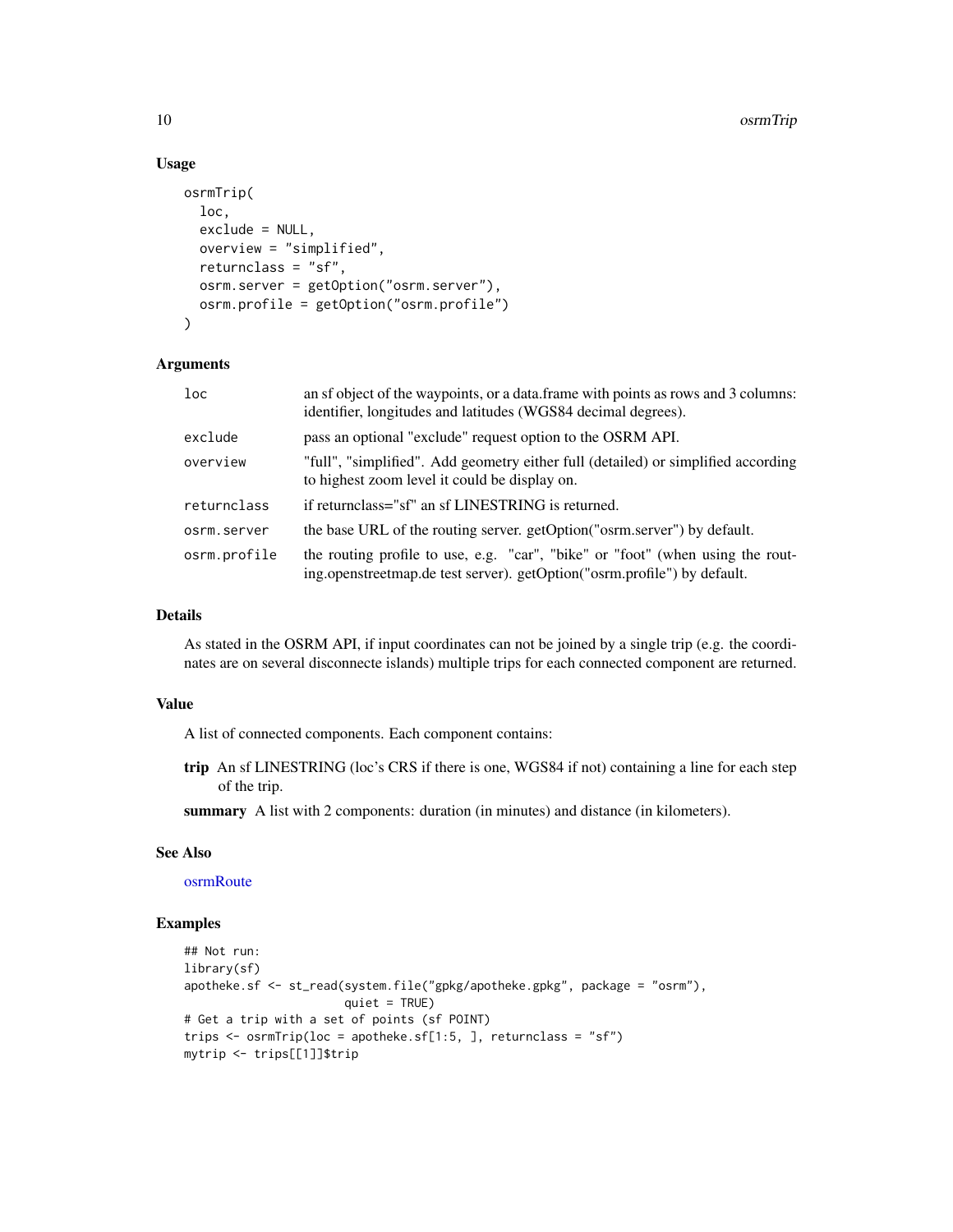#### osrmTrip 2012 and 2012 and 2012 and 2012 and 2012 and 2012 and 2012 and 2012 and 2012 and 2012 and 2012 and 20

```
# Display the trip
plot(st_geometry(mytrip), col = "black", lwd = 4)
plot(st_geometry(mytrip), col = c("red", "white"), lwd = 1, add = TRUE)
plot(st_geometry(apotheke.sf), pch = 21, bg = "red", cex = 1, add = TRUE)
```
## End(Not run)